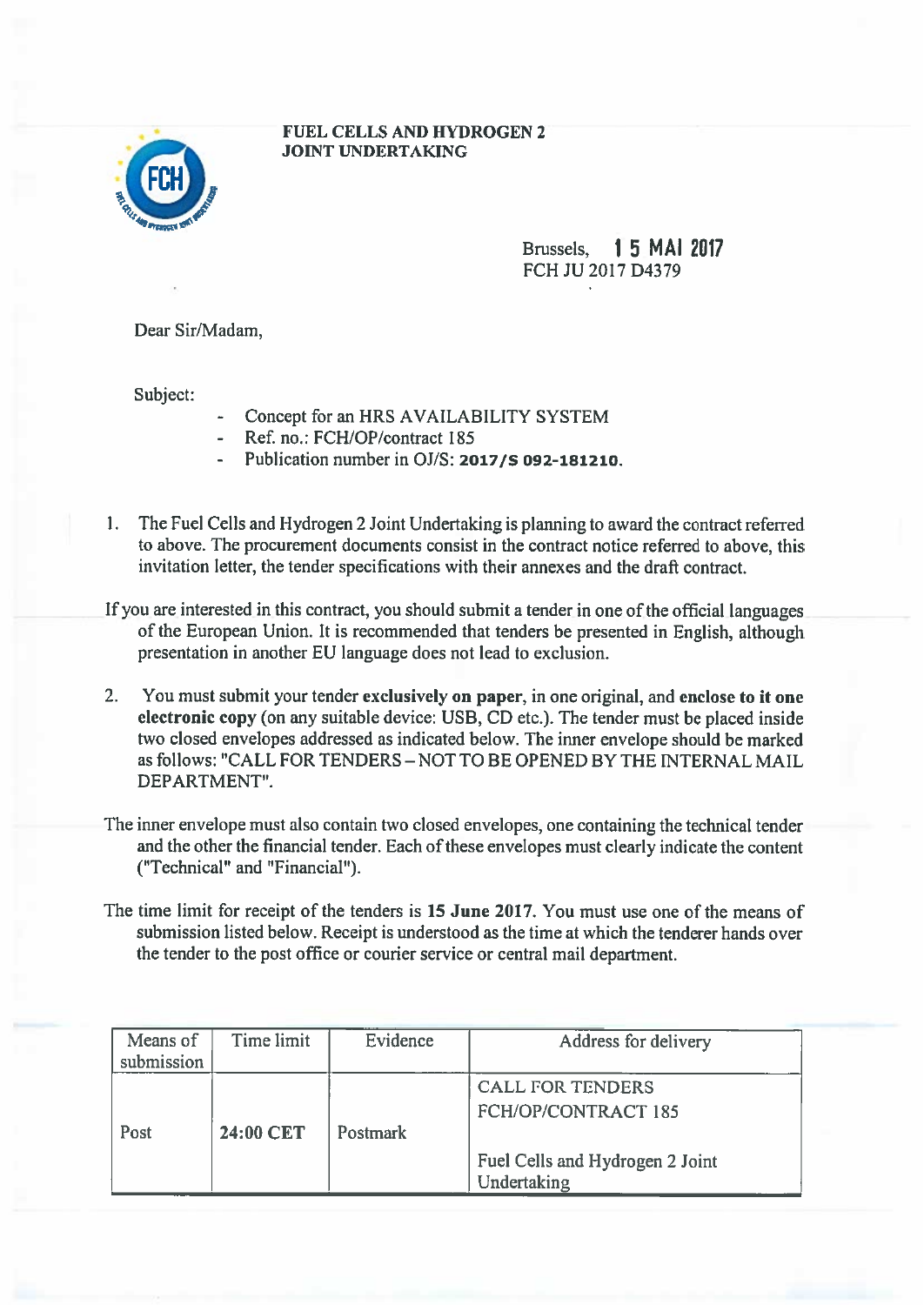|                                    |           |                                                                                                                        | For the attention of Georgiana Buznosu<br>Avenue de la Toison d'Or 56-60<br>B-1060 Brussels<br>Belgium                                                                  |
|------------------------------------|-----------|------------------------------------------------------------------------------------------------------------------------|-------------------------------------------------------------------------------------------------------------------------------------------------------------------------|
| Courier                            | 24:00 CET | Deposit slip of<br>courier service                                                                                     | <b>CALL FOR TENDERS</b><br>FCH/OP/CONTRACT 185                                                                                                                          |
| In<br>person<br>(hand<br>delivery) | 17:00 CET | Proof of receipt,<br>signed and<br>dated by the<br>official in the<br>central mail<br>department who<br>takes delivery | Fuel Cells and Hydrogen 2 Joint<br>Undertaking<br>For the attention of Georgiana Buznosu<br>Avenue de la Toison d'Or 56-60<br>B-1060 Brussels (Saint Gilles)<br>Belgium |

Mail can be received from 07.30 to 17.30 Monday to Fridays. The service is closed on Saturdays, Sundays and official holidays of the contracting authority.

- 3. Tenders must be perfectly legible so that there can be no doubt as to words and figures;
- 4. The period of validity of the tender, during which tenderers may not modify the terms of their tenders in any respect, is indicated in Heading IV.3.7 of the contract notice.
- 5. Submission of <sup>a</sup> tender implies acceptance of all the terms and conditions set out in the procuremen<sup>t</sup> documents and, where appropriate, waiver of the tenderer's own general or specific terms and conditions. The submitted tender is binding on the tenderer to whom the contract is awarded for the duration of the contract.
- 6. All costs incurred for the preparation and submission of tenders are to be borne by the tenderers and will not be reimbursed.
- 7. A maximum of two representatives per tender can attend the opening of tenders as provided in Section IV.3.8 of the contract notice. For organisational and security reasons, the tenderer must provide the full name and ID or passport number of the representatives at least 3 working days in advance to:  $\frac{info.procurement(@fch.europa.eu)$ . Failing that, the contracting authority reserves the right to refuse access to its premises.
- 8. Contacts between the contracting authority and candidates or tenderers are prohibited throughout the procedure save in exceptional circumstances and under the following conditions only:

## Before the date of receipt indicated in point 3:

Upon request, the contracting authority may provide additional information solely for the purpose of clarifying the procuremen<sup>t</sup> documents.

Any reques<sup>t</sup> for additional information must be made in writing only to info.procurement@fch.europa.eu.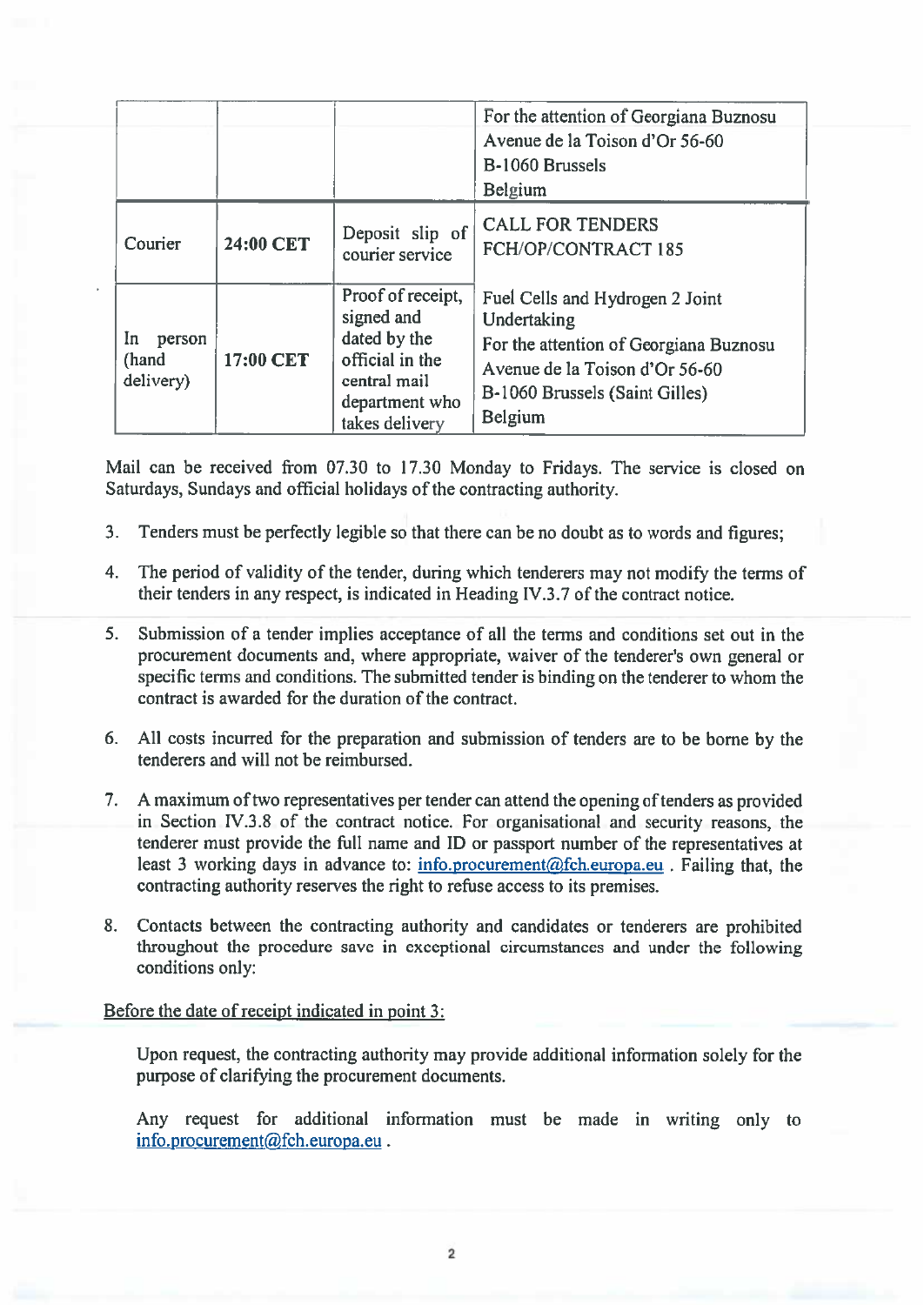The contracting authority may, on its own initiative, inform interested parties of any error, inaccuracy, omission or any other type of clerical error in the text of the procuremen<sup>t</sup> documents.

Any additional information including that referred to above will be posted on http://fch.europa.eu/page/procurements. The website will be updated regularly and it is your responsibility to check for updates and modifications during the submission period.

## After the opening of tenders:

If obvious clerical errors in the tender need to be corrected or confirmation of <sup>a</sup> specific or technical element is necessary, the contracting authority will contact the tenderer provided this does not lead to substantial changes to the terms of the submitted tender.

- 9. This invitation to tender is in no way binding on the contracting authority. The contracting authority's contractual obligation commences only upon signature of the contract with the successful tenderer.
- 10. Up to the point of signature, the contracting authority may cancel the procuremen<sup>t</sup> procedure without the candidates or tenderers being entitled to claim any compensation. This decision must be substantiated and the candidates or tenderers notified.
- 11. Once the contracting authority has opened the tender, it becomes its property and it shall be treated confidentially.
- 12. You will be informed of the outcome of this procuremen<sup>t</sup> procedure (award decision) by e-mail only. It is your responsibility to provide <sup>a</sup> valid e-mail address together with your contact details in your tender and to check this e-mail address regularly.
- 13. If processing your reply to the invitation to tender involves the recording and processing of personal data (such as your name, address and CV), such data will be processed pursuan<sup>t</sup> to Regulation (EC) No 45/2001 on the protection of individuals with regard to the processing of personal data by the Community institutions and bodies and on the free movement of such data. Unless indicated otherwise, your replies to the questions and any personal data requested are required to evaluate your tender in accordance with the specifications of the invitation to tender and will be processed solely for that purpose by The Fuel Cells and Hydrogen 2 Joint undertaking. Details concerning the processing of your personal data are available on the privacy statement at: http://www.fch.europa.eu/sites/default/files/PRIVACY%2OSTATEMENT%20- %20experts%2Cprocurement%2Cgrants%2OAND%2Orecruitment%20-

%20MERGED%20%28FINAL%20version%29%20%28ID%20147829%29%20updatedl.pdf

14. Your personal data may be registered in the Early Detection and Exclusion System (EDES) if you are in one of the situations mentioned in Article 106 of the Financial Regulation<sup>1</sup>.

Regulation (EU, Euratom) No 966/2012 of the European Parliament and of the Council of 25 October 2012 on the financial rules applicable to the general budget of the Union and repealing Council Regulation (EC, Euratom) No 1605/2002 (OJ <sup>L</sup> <sup>298</sup> of 26.10.2012, p. 1) as amended.